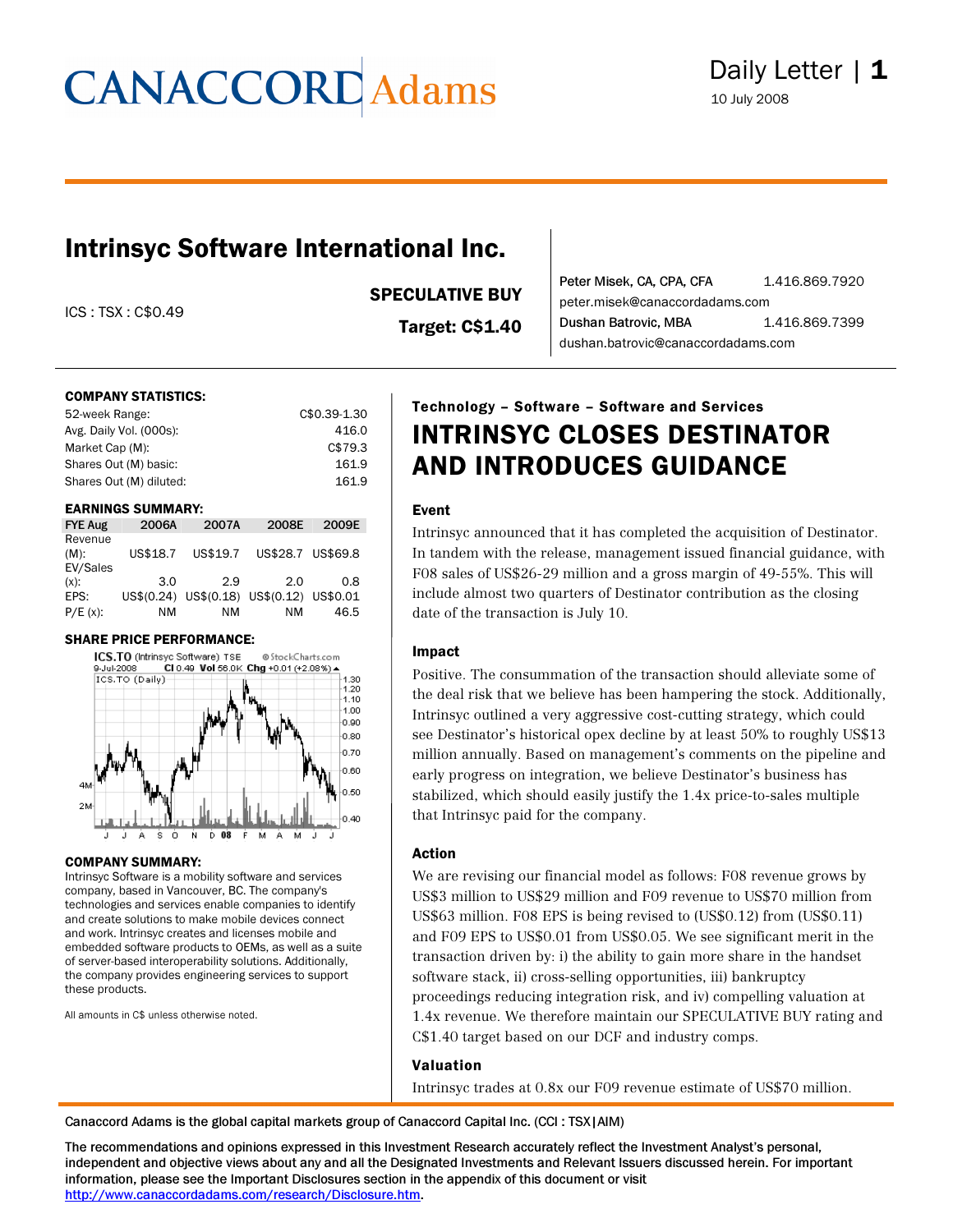#### SUMMARY

Intrinsyc announced that it has completed the acquisition of Destinator. In tandem with the release, management issued financial guidance with F08 sales of US\$26-29 million and a gross margin of 49-55%. This will include almost two quarters of Destinator contribution as the closing date of the transaction is July 10. Additionally, on the conference call management reiterated its goal of achieving at least four new Soleus design wins (one per quarter) for 2008. Given that only one deal has thus far been announced, we can expect to see an acceleration in Soleus activity for the remainder of 2008 – at least three new announcements over the next six months.

We expect that the consummation of the transaction will alleviate some of the deal risk that has been hampering the stock. Additionally, Intrinsyc outlined a very aggressive costcutting strategy, which could see Destinator's historical opex decline by at least 50% to roughly US\$13 million annually. Based on management's comments on the pipeline and early progress on integration, we believe Destinator's business has stabilized, which should easily justify the 1.4x price to sales multiple that Intrinsyc paid for the company. We see significant merit in the transaction driven by: i) the ability to gain more share in the handset software stack, ii) cross-selling opportunities, iii) bankruptcy proceedings reducing integration risk, and iv) compelling valuation at 1.4x revenue. We therefore maintain our SPECULATIVE BUY rating and C\$1.40 target based on our DCF and industry comps.

#### Stability of the Destinator business

With Destinator having filed for bankruptcy protection, questions of viability and appropriate value are bound to surface. Based on the information presented in the court documents and management's assessment, we believe the purchase price was reasonable. Through Destinator, Intrinsyc gains access to a high-growth mobile segment in locationbased services by leveraging the target's 17 issued patents and numerous high-profile customers. Management gave a few examples of recent devices that have launched with Destinator software: the ASUS P750 and Motorola A1600/A1800.



#### Figure 1: Select handsets with Destinator software

Source: www.unwiredview.com, www.itmagia.ro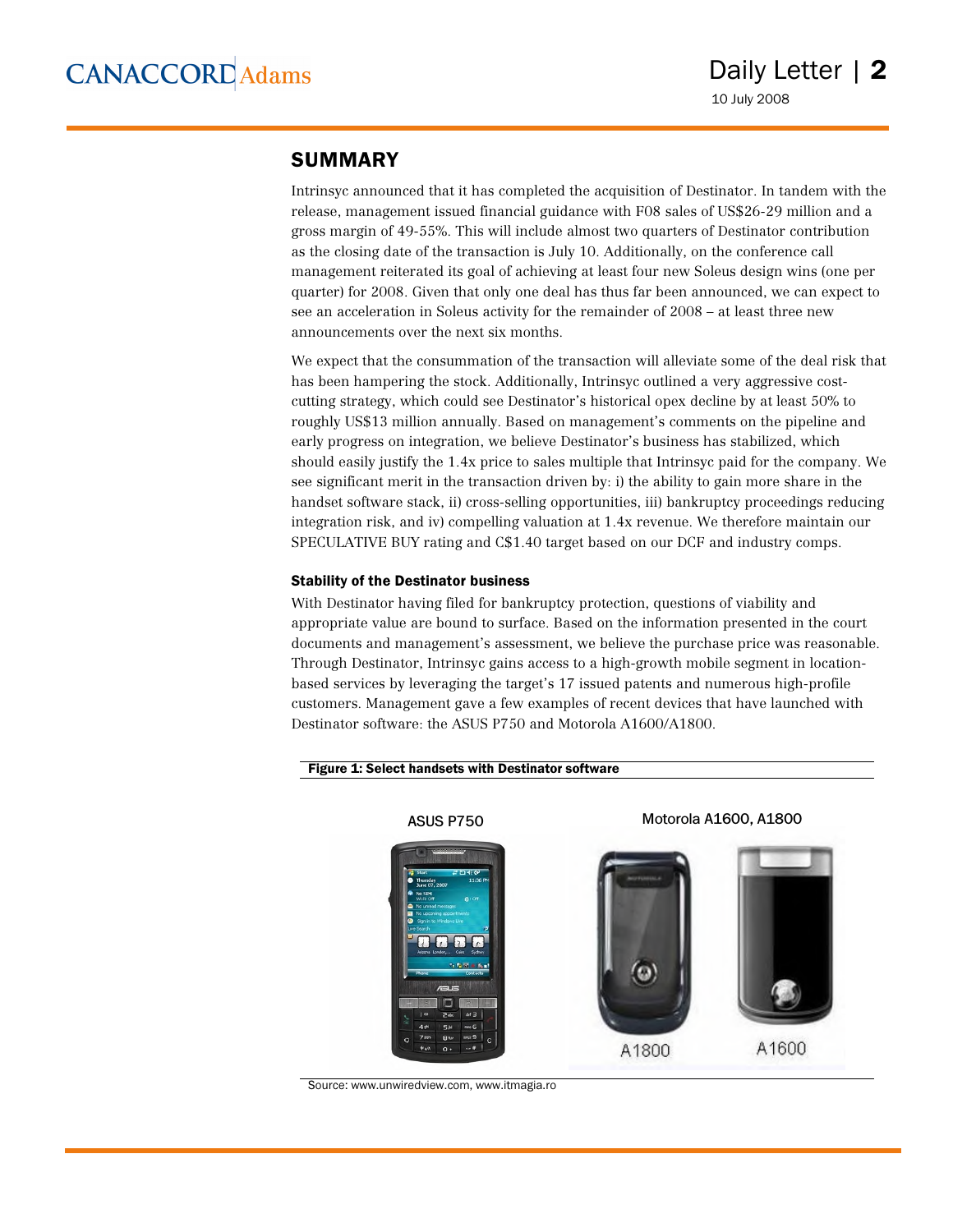#### Estimate revisions

We are raising our F08 revenue to US\$28.7 million from US\$25.6 million, which puts us at the higher end of management's guided range. This figure assumes that Destinator will contribute US\$5.5 million to F08, which is offset by a moderate reduction to our core Soleus projections. We believed it prudent to lower our Soleus assumptions as the pace of new contract wins has slowed relative to last year's pace (one win thus far in 2008). Our F08 EPS estimate declines by one cent to (US\$0.12) as this transaction appears to be dilutive in the near term. This translates into a combined gross margin of 53.7% in F08 (guidance provided at 49-55%).

We are raising our F09 revenue from US\$63.2 million to US\$69.8 million. This is based on Destinator contributing about US\$15 million in revenue, which would represent a roughly 25% growth rate on the company's historic sales. Once again, we partially offset the incremental growth by reducing our Soleus projections to account for fewer contract wins thus far in 2008. Our EPS falls to US\$0.01 from US\$0.05 as we believe this transaction will be near-term dilutive.

Our financial projections do not include any one-time restructuring (expected to be about US\$1.5-2.0 million over the next 12 months) or amortization of acquired intangible assets.

| <b>Figure 2: Estimate revisions</b> |          |            |            |
|-------------------------------------|----------|------------|------------|
|                                     |          | <b>F08</b> | <b>F09</b> |
| Revenue (M)                         |          |            |            |
|                                     | Revised  | 28.7       | 69.8       |
|                                     | Original | 25.6       | 63.2       |
| <b>Adjusted EPS</b>                 |          |            |            |
|                                     | Revised  | (0.12)     | 0.01       |
|                                     | Original | (0.11)     | 0.05       |

Source: Canaccord Adams

#### Combined company financial profile

Destinator's historical financials included a substantial portion of map resale revenue, which artificially boosted headline numbers. Although the company recorded almost US\$30 million in its F07 (ending January), we estimate that more than half was derived by reselling map data from providers such as NAVTEQ. Intrinsyc is recording only sales net of map data resale, which would result in an annual revenue figure closer to US\$12 million. As a result, we expect that Destinator's gross margins will likely improve to roughly 75% relative to the previously reported 40-45% range. Consequently, management believes that the portion of software revenue will grow from 11% in F07 to 32-37% in F08. This has a very meaningful impact to Intrinsyc's gross margin profile. As shown below, we have gross margins improving steadily to about 75% by the end of F09 due both to Destinator and to growth in the Soleus royalty line.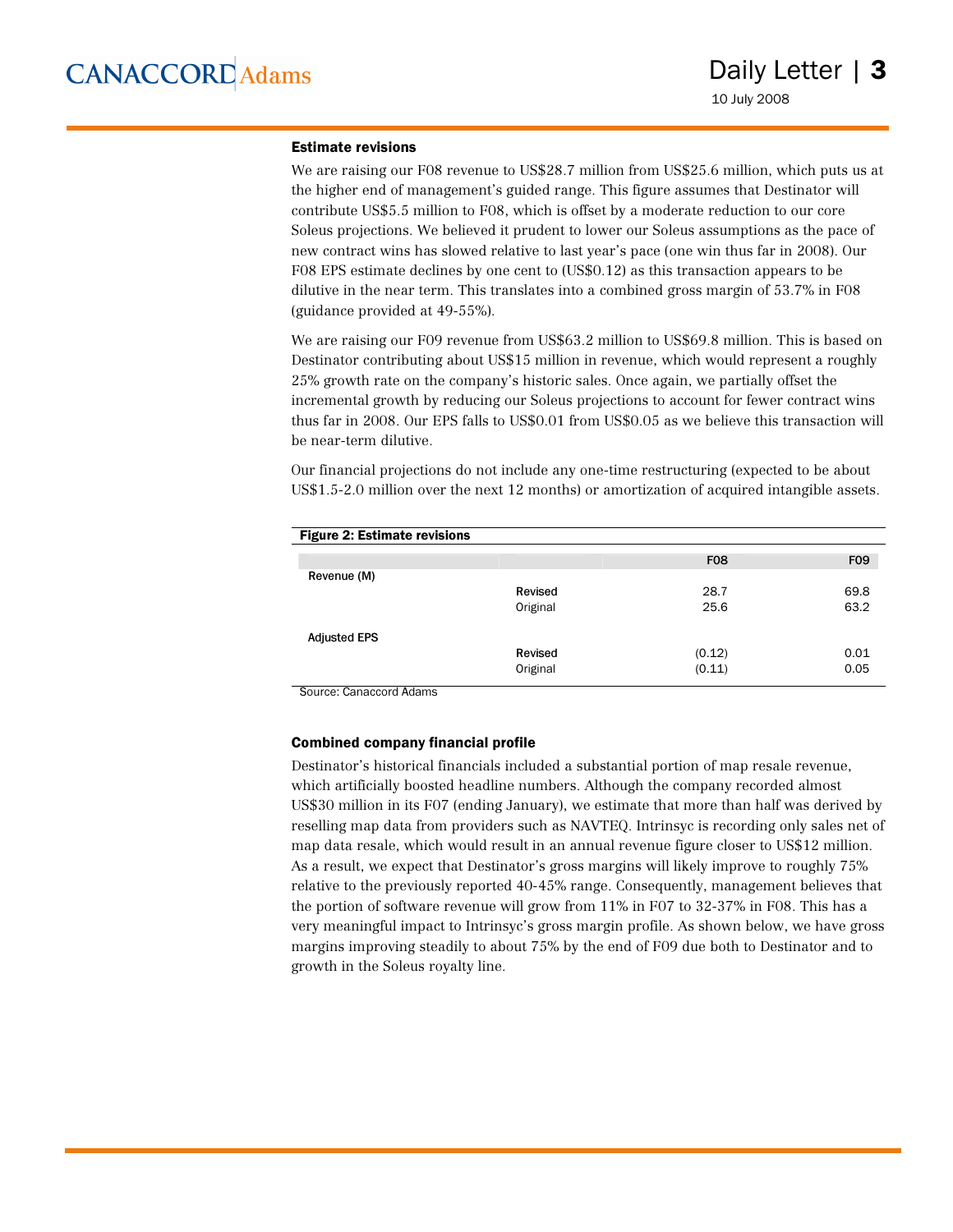### Daily Letter | 4

10 July 2008



Figure 3: Revenue breakdown and gross margin

Source: Canaccord Adams

#### Transaction details

Intrinsyc paid about US\$16 million, which consists of US\$8.5 million in cash and 11 million issued shares. As of March 31, Intrinsyc held US\$35 million in cash on the balance sheet. As such, we estimate that Intrinsyc currently has about US\$23 million in cash, which assumes a cash burn of roughly US\$4 million in Q2. Management noted that Intrinsyc's share count currently stands at 161.9 million. The purchase price translates into a 1.4x multiple on Destinator's trailing revenue.

#### Valuation

Intrinsyc currently trades at 0.8x our new F09 revenue estimate of US\$70 million. This is based on our assumed Q2 ending cash balance of US\$23 million and 162 million issued shares. Our US\$1.40 target price translates into a 2.9x multiple, which we believe is reasonable given the company's growth profile.

#### Investment risks

The main risks to our outlook include the competitive environment intensifying, design wins taking longer than expected to close, design wins not translating into material revenue due to failed device launches, ESG division revenue erosion, and key management leaving the firm. Other risks include litigation, adverse F/X trends, slower-than-expected growth in the mobile device market, faster-than-expected ASP erosion at handset OEM/ODMs pressuring Intrinsyc's ASPs down significantly, and broader macroeconomic forces impacting the market.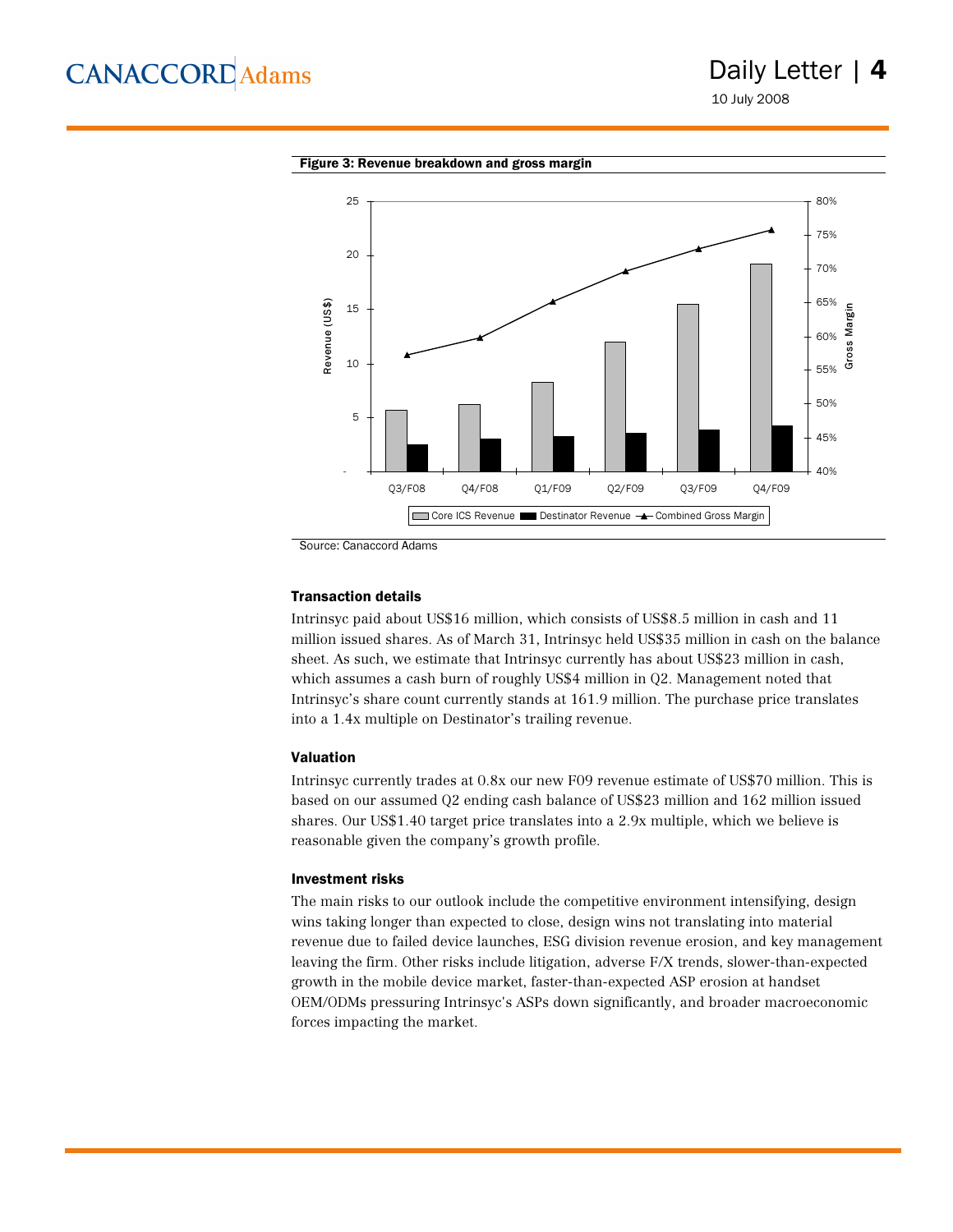### **APPENDIX: IMPORTANT DISCLOSURES**<br>**Analyst Certification:** Each authori

Each authoring analyst of Canaccord Adams whose name appears on the front page of this investment research hereby certifies that (i) the recommendations and opinions expressed in this investment research accurately reflect the authoring analyst's personal, independent and objective views about any and all of the designated investments or relevant issuers discussed herein that are within such authoring analyst's coverage universe and (ii) no part of the authoring analyst's compensation was, is, or will be, directly or indirectly, related to the specific recommendations or views expressed by the authoring analyst in the investment research.

**Site Visit:** An analyst has visited Intrinsyc's material operations in Vancouver, BC, Canada. No payment or reimbursement was received from the issuer for the related travel costs.

#### Price Chart:\*



\* Price charts assume event 1 indicates initiation of coverage or the beginning of the measurement period.

| Global Stock Ratings                                                                                                     |                                                                                                                                                             |     | Coverage Universe<br>IB Clients |       |                                                                                                                                                                                                                                                                                                                                                                                                                                                                                                                                                                                                                                  |
|--------------------------------------------------------------------------------------------------------------------------|-------------------------------------------------------------------------------------------------------------------------------------------------------------|-----|---------------------------------|-------|----------------------------------------------------------------------------------------------------------------------------------------------------------------------------------------------------------------------------------------------------------------------------------------------------------------------------------------------------------------------------------------------------------------------------------------------------------------------------------------------------------------------------------------------------------------------------------------------------------------------------------|
|                                                                                                                          | Rating                                                                                                                                                      | #   | %                               |       | %                                                                                                                                                                                                                                                                                                                                                                                                                                                                                                                                                                                                                                |
| (as of 4 July 2008)                                                                                                      | Buy                                                                                                                                                         | 353 | 61.8%                           | 38.0% |                                                                                                                                                                                                                                                                                                                                                                                                                                                                                                                                                                                                                                  |
|                                                                                                                          | Speculative Buy                                                                                                                                             | 59  | 10.3%                           | 61.0% |                                                                                                                                                                                                                                                                                                                                                                                                                                                                                                                                                                                                                                  |
|                                                                                                                          | Hold                                                                                                                                                        | 136 | 23.8%                           | 24.3% |                                                                                                                                                                                                                                                                                                                                                                                                                                                                                                                                                                                                                                  |
|                                                                                                                          | Sell                                                                                                                                                        | 23  | 4.0%                            | 13.0% |                                                                                                                                                                                                                                                                                                                                                                                                                                                                                                                                                                                                                                  |
|                                                                                                                          |                                                                                                                                                             | 571 | 100.0%                          |       |                                                                                                                                                                                                                                                                                                                                                                                                                                                                                                                                                                                                                                  |
| <b>Canaccord Ratings</b><br>System:<br><b>Risk Qualifier:</b><br>Canaccord Adams Research Disclosures as of 10 July 2008 | designated investment or the relevant issuer.<br>criteria. Investments in the stock may result in material loss.                                            |     |                                 |       | BUY: The stock is expected to generate risk-adjusted returns of over 10% during the next 12 months.<br>HOLD: The stock is expected to generate risk-adjusted returns of 0-10% during the next 12 months.<br>SELL: The stock is expected to generate negative risk-adjusted returns during the next 12 months.<br>NOT RATED: Canaccord Adams does not provide research coverage of the relevant issuer.<br>"Risk-adjusted return" refers to the expected return in relation to the amount of risk associated with the<br>SPECULATIVE: Stocks bear significantly higher risk that typically cannot be valued by normal fundamental |
|                                                                                                                          | Company                                                                                                                                                     |     |                                 |       | Disclosure                                                                                                                                                                                                                                                                                                                                                                                                                                                                                                                                                                                                                       |
|                                                                                                                          | Intrinsyc Software International Inc.                                                                                                                       |     |                                 |       | 1A, 2, 3, 7                                                                                                                                                                                                                                                                                                                                                                                                                                                                                                                                                                                                                      |
|                                                                                                                          |                                                                                                                                                             |     |                                 |       |                                                                                                                                                                                                                                                                                                                                                                                                                                                                                                                                                                                                                                  |
| 1                                                                                                                        | to the relevant issuer:<br>A. investment banking services.<br>B. non-investment banking securities-related services.<br>C. non-securities related services. |     |                                 |       | The relevant issuer currently is, or in the past 12 months was, a client of Canaccord Adams or its affiliated<br>companies. During this period, Canaccord Adams or its affiliated companies provided the following services                                                                                                                                                                                                                                                                                                                                                                                                      |

2 In the past 12 months, Canaccord Adams or its affiliated companies have received compensation for Corporate Finance/Investment Banking services from the relevant issuer.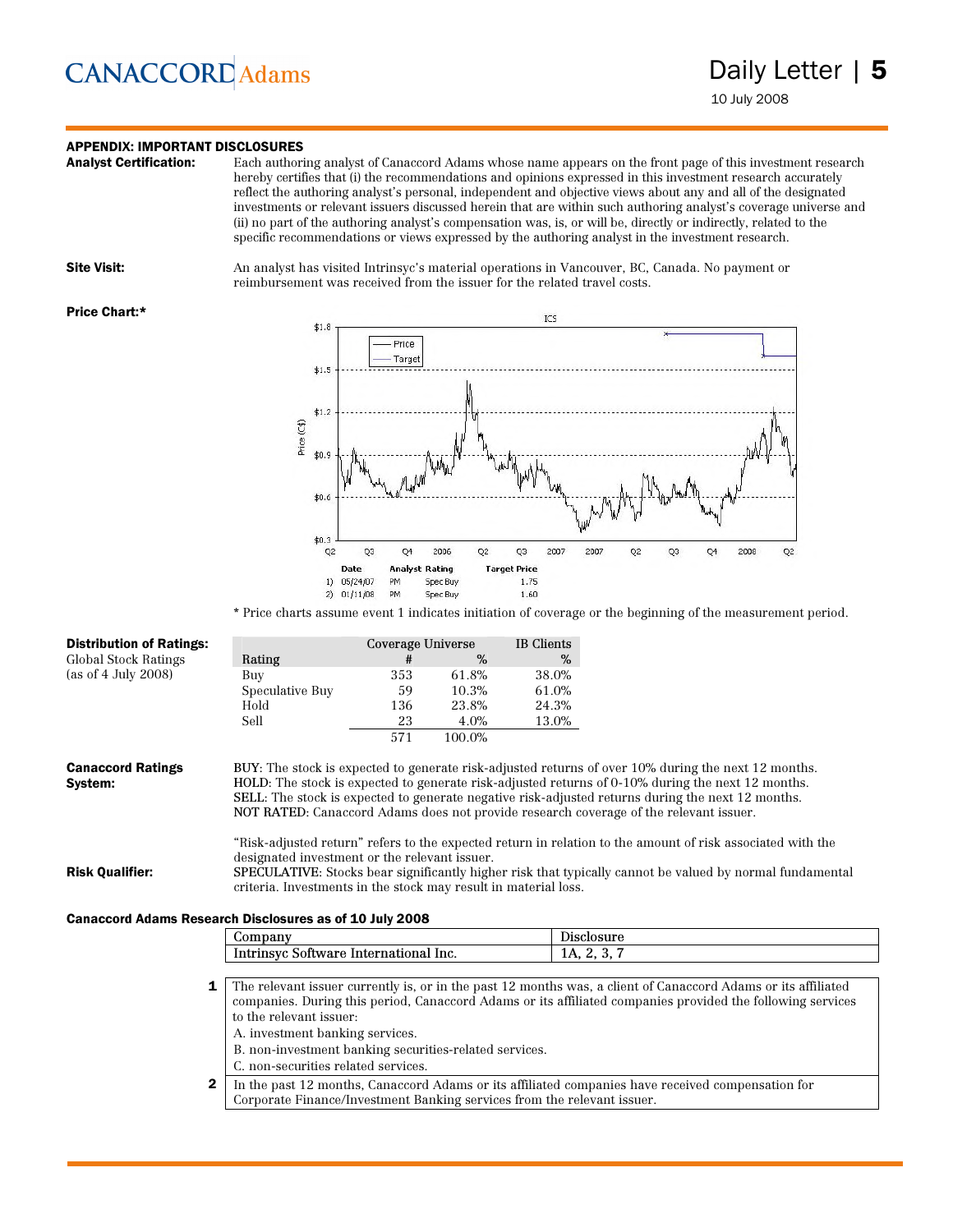10 July 2008

- 3 In the past 12 months, Canaccord Adams or any of its affiliated companies have been lead manager, co-lead manager or co-manager of a public offering of securities of the relevant issuer or any publicly disclosed offer of securities of the relevant issuer or in any related derivatives.
- 4 Canaccord Adams acts as corporate broker for the relevant issuer and/or Canaccord Adams or any of its affiliated companies may have an agreement with the relevant issuer relating to the provision of Corporate Finance/Investment Banking services.
- 5 Canaccord Adams or any of its affiliated companies is a market maker or liquidity provider in the securities of the relevant issuer or in any related derivatives.
- 6 In the past 12 months, Canaccord Adams, its partners, affiliated companies, officers or directors, or any authoring analyst involved in the preparation of this investment research has provided services to the relevant issuer for remuneration, other than normal course investment advisory or trade execution services.
- 7 Canaccord Adams intends to seek or expects to receive compensation for Corporate Finance/Investment Banking services from the relevant issuer in the next six months.
- 8 The authoring analyst, a member of the authoring analyst's household, or any individual directly involved in the preparation of this investment research, has a long position in the shares or derivatives, or has any other financial interest in the relevant issuer, the value of which increases as the value of the underlying equity increases.
- 9 The authoring analyst, a member of the authoring analyst's household, or any individual directly involved in the preparation of this investment research, has a short position in the shares or derivatives, or has any other financial interest in the relevant issuer, the value of which increases as the value of the underlying equity decreases.
- **10** Those persons identified as the author(s) of this investment research, or any individual involved in the preparation of this investment research, have purchased/received shares in the relevant issuer prior to a public offering of those shares, and such person's name and details are disclosed above.
- 11 A partner, director, officer, employee or agent of Canaccord Adams and its affiliated companies, or a member of his/her household, is an officer, or director, or serves as an advisor or board member of the relevant issuer and/or one of its subsidiaries, and such person's name is disclosed above.
- 12 As of the month end immediately preceding the date of publication of this investment research, or the prior month end if publication is within 10 days following a month end, Canaccord Adams or its affiliate companies, in the aggregate, beneficially owned 1% or more of any class of the total issued share capital or other common equity securities of the relevant issuer or held any other financial interests in the relevant issuer which are significant in relation to the investment research (as disclosed above).
- 13 As of the month end immediately preceding the date of publication of this investment research, or the prior month end if publication is within 10 days following a month end, the relevant issuer owned 1% or more of any class of the total issued share capital in Canaccord Adams or any of its affiliated companies.
- **14** Other specific disclosures as described above.

Canaccord Adams is the business name used by certain subsidiaries of Canaccord Capital Inc., including Canaccord Adams Inc., Canaccord Adams Limited, and Canaccord Adams, a division of Canaccord Capital Corporation. Clients of Canaccord Adams, in the past 12 months, may have been clients of Canaccord Capital Corporation, Canaccord Capital (Europe) Limited, Canaccord Capital Corporation USA Inc., and/or Adams Harkness Financial Group Ltd.

The authoring analysts who are responsible for the preparation of this investment research are employed by Canaccord Adams, a securities broker-dealer with principal offices located in Vancouver, Calgary, Toronto, Montreal (all Canada), Boston, New York, San Francisco (all US) and London (UK).

In the event that this is compendium investment research (covering six or more relevant issuers), Canaccord Adams and its affiliated companies may choose to provide specific disclosures of the subject companies by reference, as well as its policies and procedures regarding the dissemination of investment research. To access this material or for more information, please send a request to Canaccord Adams Research, Attn: Disclosures, P.O. Box 10337 Pacific Centre, 2200-609 Granville Street, Vancouver, BC, Canada V7Y 1H2 or disclosures@canaccordadams.com.

The authoring analysts who are responsible for the preparation of this investment research have received (or will receive) compensation based upon (among other factors) the Corporate Finance/Investment Banking revenues and general profits of Canaccord Adams. However, such authoring analysts have not received, and will not receive, compensation that is directly based upon or linked to one or more specific Corporate Finance/Investment Banking activities, or to recommendations contained in the investment research. Canaccord Adams and its affiliated companies may have a Corporate Finance/Investment Banking or other relationship with the company that is the subject of this investment research and may trade in any of the designated investments mentioned herein either for their own account or the accounts of their customers, in good faith or in the normal course of market making. Accordingly, Canaccord Adams or their affiliated companies, principals or employees (other than the authoring analyst(s) who prepared this investment research) may at any time have a long or short position in any such designated investments, Related